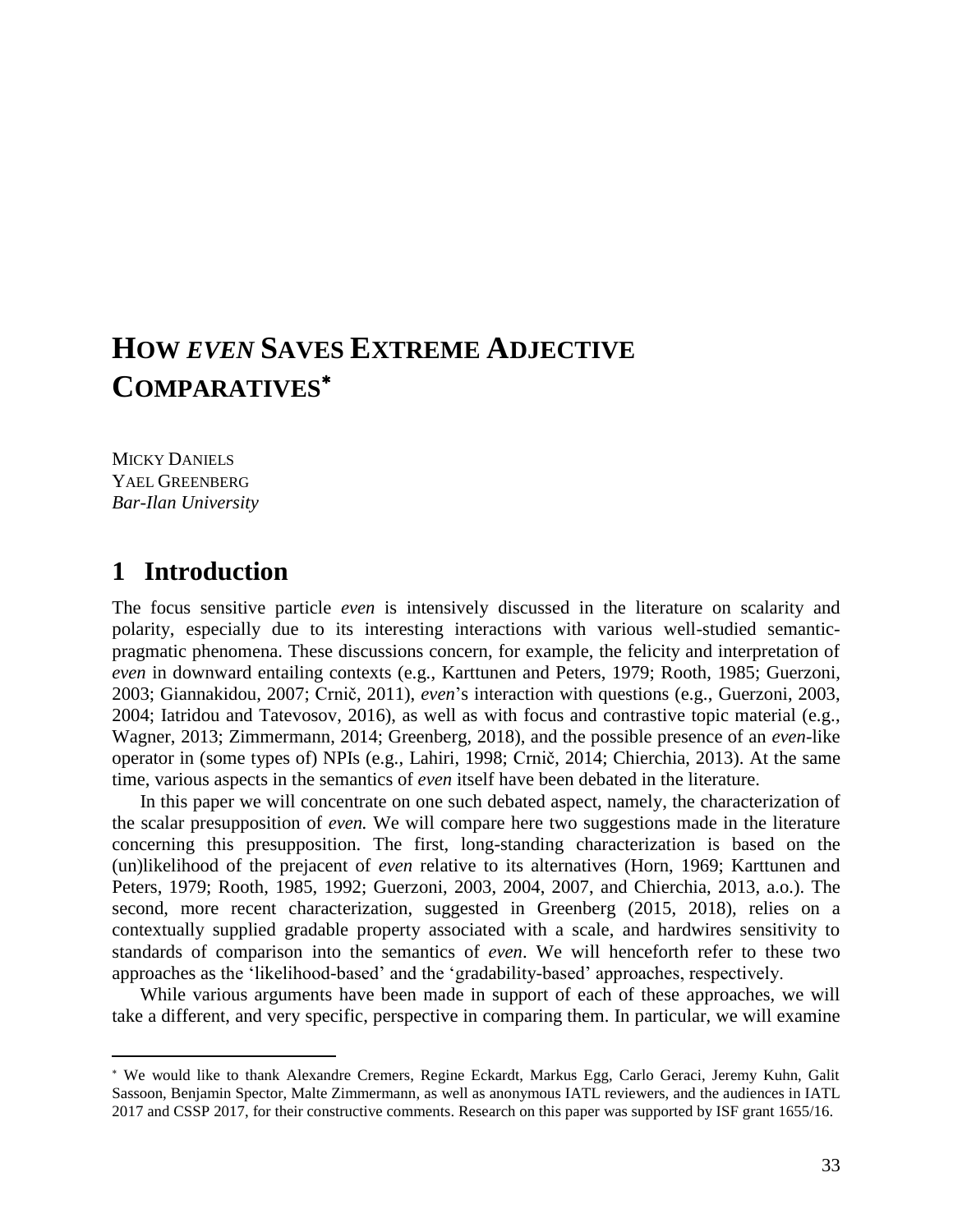how each of them fares in explaining the interaction of *even* and comparatives based on extreme adjectives.

More specifically, we will check which of the approaches to the scalar presupposition of *even,* namely the 'likelihood-based' or the 'gradability-based' approach, can better explain the observation, made in e.g., Morzycki (2012), that *even* significantly improves the felicity of, otherwise degraded, extreme-adjective-comparatives (henceforth EA-comparatives). Nonextreme adjectives, on the other hand, are usually felicitous in comparative structures to begin with. This is exemplified by (1a)-(1c), where the EA-comparative in (1a) appears to be degraded, unlike the comparative with the non-extreme adjective in (1c), and, crucially, felicity is much improved with *even,* as in (1b):

- (1) a. ??*Liz is more gorgeous than Hyacinth.*
	- b. *Liz is even more gorgeous than Hyacinth.*
	- c. *Liz is more pretty/prettier than Hyacinth.*

The paper is structured as follows. In §2 we provide some background. We begin, in §2.1, by reviewing the semantics of the scalar presupposition of *even* within the traditional likelihoodbased semantics. We then note one of the challenges to this presupposition, concerning the sensitivity of *even* to standards, and introduce the 'gradability-based' presupposition which attempts to overcome this challenge. In §2.2, we present in more detail the data that are to be accounted for by the two analyses of *even*, namely, the improved felicity effect of *even* on EAcomparatives, and review Morzycki's (2012) explanations of the original, degraded felicity of such comparatives and of the improving effect of *even.* We evaluate Morzycki's explanations in §3, and in §4 we present our proposal for the discussed data. §5 reviews cross-linguistic data from French, German, and Hebrew, on cognates of English *still,* that we take to support our proposal. Finally, in §6 we summarize and point out some open questions and directions for future research.

# 2 Background

 $\overline{a}$ 

### **2.1** The Semantics of *even*

### 2.1.1 The Traditional, 'Likelihood-Based' Semantics

The widely accepted semantics of *even* (Horn, 1969; Karttunen and Peters, 1979; Rooth, 1985, 1992; Guerzoni, 2003, 2004, and Chierchia, 2013, a.o.) analyzes it as being focus-sensitive, whereby the focused element evokes a set of alternatives of the same semantic type (Rooth, 1985). Within this framework, *even* is taken to assert the truth of its prejacent, and to trigger a scalar presupposition, stating that, out of the relevant focus alternatives, the prejacent is the least likely proposition.<sup>1</sup> Consider (2) for example:

(2) *Even* [*John*]<sup>F</sup> *read Moby Dick*. (Wagner, 2013:1)

<sup>&</sup>lt;sup>1</sup> *Even* has also been argued to trigger an additive/existential presupposition (Horn, 1969; Karttunen and Peters, 1979; Rooth, 1985, 1992), but this claim is still debated (see e.g., von Stechow, 1991; Krifka, 1991; Wilkinson, 1996; Rullmann, 1997; Lahiri, 2008; Crnič, 2011; Wagner, 2014; Greenberg, 2016). We focus, then, only on the scalar presupposition.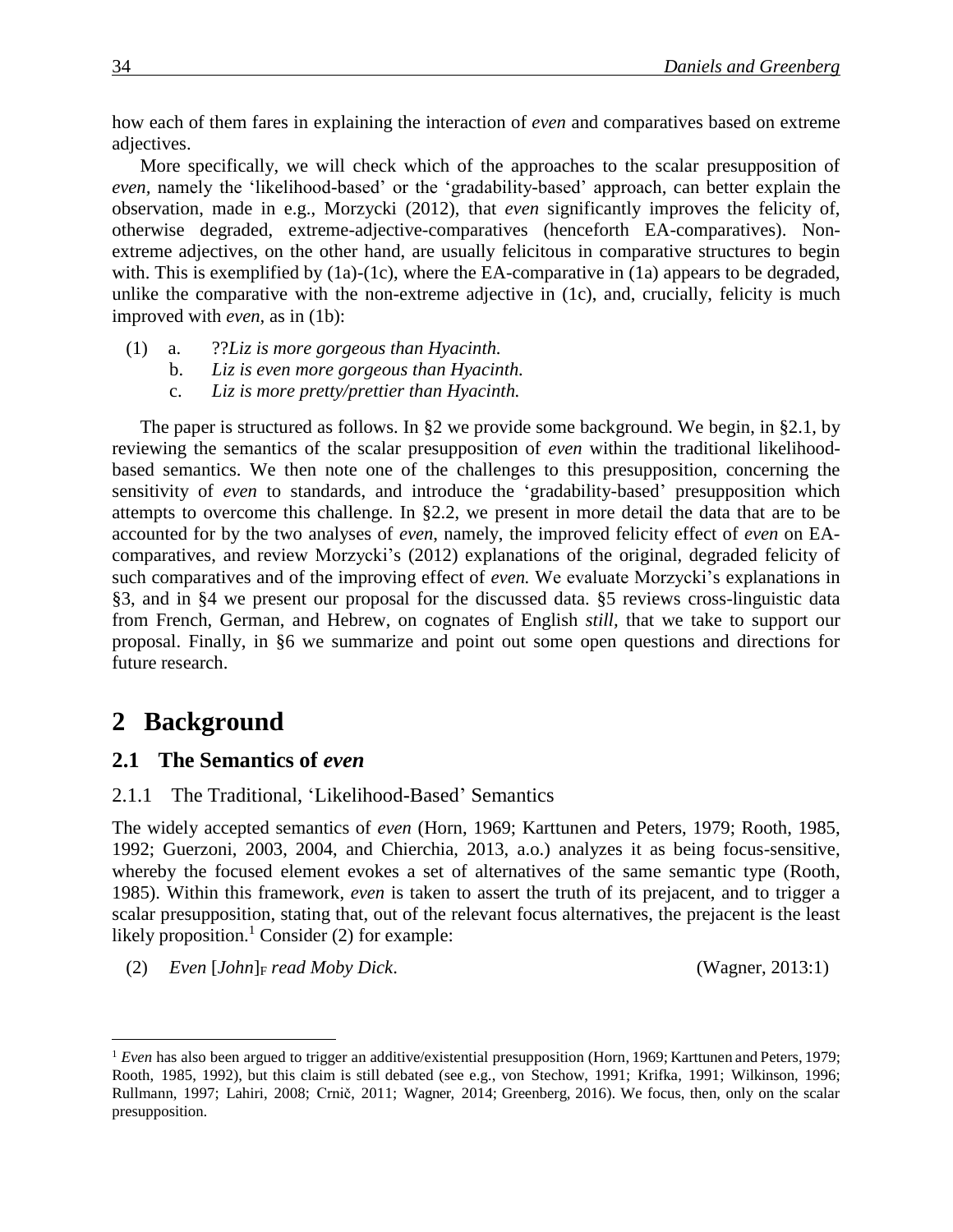In (2) the presupposition is that, of the set of relevant focus alternatives (e.g., '*Mary read Moby Dick*', '*Hannah read Moby Dick*', etc.), the prejacent '*John read Moby Dick*' is the least likely proposition. The lexical entry representing this analysis is given in (3):

(3)  $\|[\text{even}][^{\text{g.c}} : \lambda C, \lambda p, \lambda w : \forall q \in C \text{ } q \neq p \rightarrow p \leq \text{likely } q \cdot p(w) = 1\]$ where  $C \subseteq ||p||^F \wedge ||p||^O \in C \wedge \exists q \ q \neq p \wedge q \in C$ 

According to (3), where *C* is a contextually supplied subset of the focus semantic value of *p* (Rooth, 1992), i.e., of the set of focus alternatives to the prejacent, which has *p* and at least one other distinct alternative as members, *p* is the prejacent proposition, and *w* is a world of evaluation, *even*  $(C)(p)(w)$  presupposes that *p* is less likely than any distinct alternative proposition *q* in *C*, and asserts that *p* is true in *w*.

2.1.2xxA Challenge to the 'Likelihood-Based' Semantics: The Sensitivity of *even* to Standards of Comparison

In her 2015, 2018 papers, Greenberg discusses a number of challenges to the 'likelihood-based' semantics of *even.* One of these challenges is that comparative likelihood semantics cannot account for the observation that when *even* is present, both *p* and *q* 'involve' degrees which are at least as high as the standard on a relevant scale, as is demonstrated by sentences (4a)-(4c) below (Greenberg, 2018:(17)):

(4) Context: John and Bill are players who applied to join our basketball team, where the standard for height is 1.90m. Their candidacy is being considered.

A: *What about John and Bill*? *Should we recruit them*?

- a. B: *Well, John is 1.95m tall. Bill is* (*even*) [*2.10*]F. (We can recruit both.)
- b. B: *Well, John is 1.70m tall. Bill is* (??*even*) [1.75]<sub>F</sub>. (We should not recruit either one.)
- c. B: *Well, John is 1.75m tall. Bill is* (??*even*) [*1.95*]F. (We can recruit Bill.)

As Greenberg notes, where *even* is present, only (4a) is felicitous, as this is the only sentence where Bill's degree of height in *p* (2.10m) and in the alternative, *q*, (1.95m), are both above the relevant standard for height in the context (1.90m). The 'likelihood-based' semantics of *even*  cannot explain this felicity variation between (4a) on the one hand, and (4b-c) on the other hand.

Since this paper discusses the interaction of *even* with comparative structures, let us consider a similar sensitivity to standards, in sentence (5), below:

(5) *John is 1.70m tall*. *Bill is* (*even*) *taller* (*than that*). (Greenberg, 2018:(34))

As noted in Greenberg (2018), only the variant with *even* in (5) triggers a presupposition that 1.70m is a degree which is at least as high as the basketball team membership standard for tallness. In other words, the presence of *even* leads to presupposing the 'positive form' of the adjective (following Kennedy and McNally's 2005 terminology), namely, that John (and, subsequently, also Bill) is tall. This claim is supported by the fact that sentence (5) with *even*, cannot be felicitously followed by '…*but both are short*', compared to the version without *even*.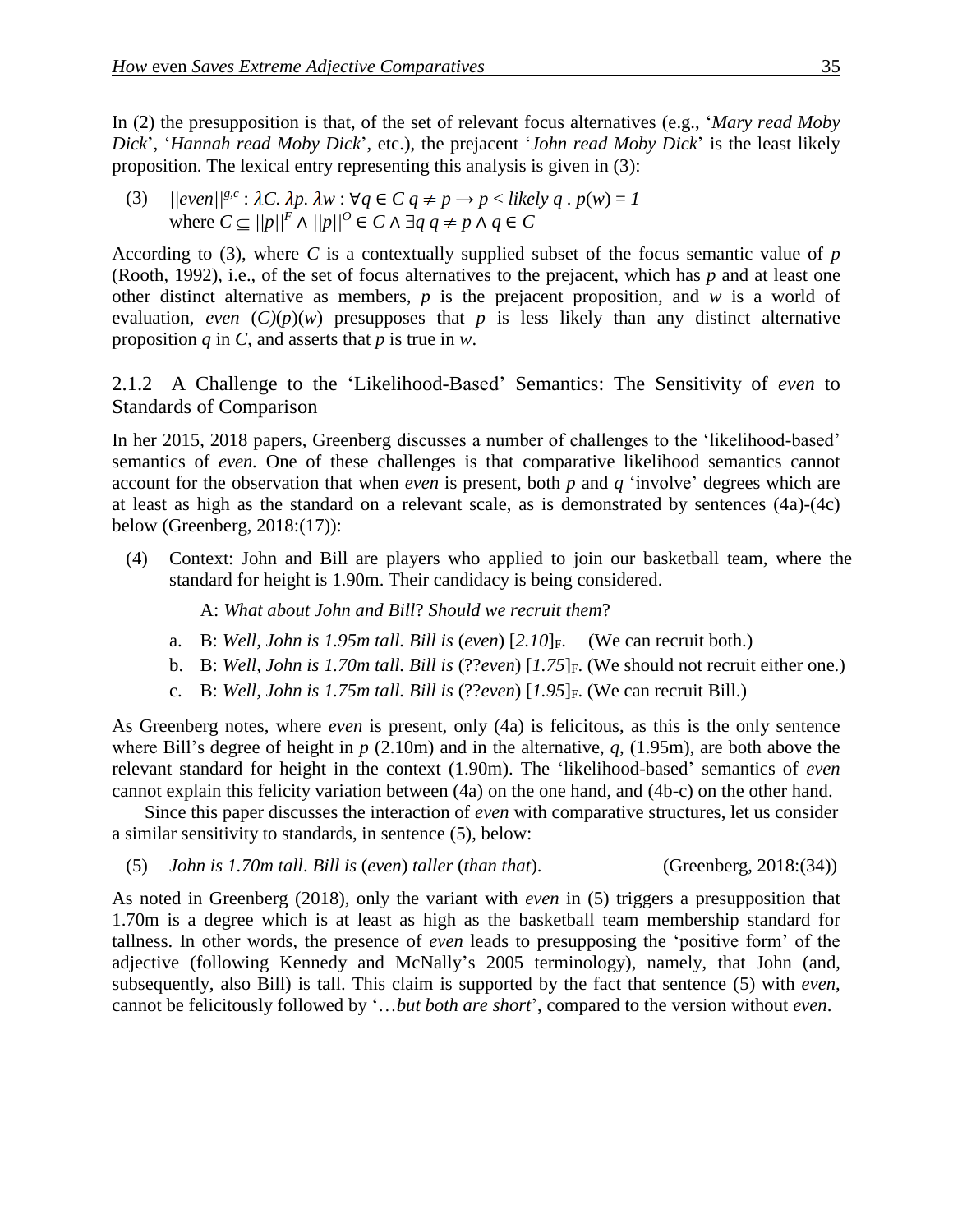2.1.3 The Revised 'Gradability-Based' Presupposition and How It Captures *even*'s Sensitivity to Standards

To address the abovementioned challenge posed by the comparative likelihood account of *even*, 2 Greenberg (2018) proposes a revised account, whose applicability and added value will be examined in this paper, in the context of EA-comparatives.

According to this proposal, where *x* is a non-focused element within  $p$ ,  $q$  is an alternative proposition, and *G* is a contextually provided scale, the following holds: *x* is more *G* in all accessible *p* worlds than in all accessible [*q-and-not-p*] worlds, and in these [*q-and-not-p*] worlds, *x*'s degree of *G* is at least as high as the standard for *G*. The corresponding lexical entry is given in (6):

(6) *even* (*C*) (*p*) (*w*) is defined iff  $\forall q \in C$   $q \neq p \rightarrow \forall wI, w2$  [*w1Rw*  $\land$  *w2Rw*  $\land w2 \in p \forall wI \in C$ [*q* ∧ ¬*p*]] → [*the max d2*(*λd2.G*(*d2*)(*x*)(*w2*)) > *the max d1* (*λd1.G*(*d1*)(*x*)(*w1*)) ∧ *the max*   $d1$   $(\lambda d1.G(d1)(x)(w1)) \geq standG$ 

Applying this semantics of *even*'s scalar presupposition to the comparative in (5), would be as in (7), where *p* is '*Bill is taller than John*', the alternative, *q*, is, for example, '*Bill is as tall as John*' and *x* (a non-focused element within  $p$ ) is Bill.

(7)  $\forall w \in I, w2$  [*w*  $\forall W \in \mathbb{R}$ *w*  $\land w2 \in \mathbb{R}$ *the max d1*( $\lambda$ *d1.TALL*(*d1*)(*Bill*) > 1.70*m*  $\land w1 \in [\text{the}]$ *max d1*( $\lambda$ *d1.TALL*(*d1*)( $B$ *ill*)  $\geq$  1.70*m*  $\land$   $\neg$ *the max d1*( $\lambda$ *d1.TALL*(*d1*)( $B$ *ill*)  $>$  1.70*m*]  $\rightarrow$  $[the \ max \ d2(\lambda d2.TALL(d2)(Bill)(w2)) > the \ max \ d1(\lambda d1.TALL(d1)(Bill)(w1)) \wedge the \ max$  $dI(\lambda dI.SUITABLE (dI)(Bill)(wI)) \geq standard$ 

In prose: (i) *Bill*'s degree of tallness in all accessible worlds where he is taller than 1.70m, is higher than in all worlds where he is exactly 1.70m tall (which is, of course, trivially met), and (ii) *Bill*'s degree of tallness in the latter world set is at least as high as the membership standard for being considered tall (i.e., he is tall).

Thus, this updated semantics, by including the requirement that the degrees associated with a non-focused element in *p* and *q* be at least as high as the membership standard associated with a contextually supplied scale, can explain why in sentence (5), with *even*, 1.70m is considered to be at least at the threshold for being considered tall. The traditional, 'likelihood-based' semantics, on the other hand, cannot account for this interpretation.

Now, let us apply this semantics to sentence (1b) ('*Liz is even [more*]<sub>F</sub> *gorgeous than Hyacinth.*'). Let us assume that *p* is, for example, '*Liz is more gorgeous than Hyacinth*', and that possible alternatives *q,* where *more* is the focused element, are e.g., '*Liz is less gorgeous than Hyacinth*', and '*Liz is as gorgeous as Hyacinth*'. The semantics in (7) would have it that Liz's degree of gorgeousness is higher in the worlds where it exceeds *Hyacinth*'s degree on that scale, compared to the worlds where *Liz*'s degree of *gorgeousness* is less than or the same as *Hyacinth*'s degree, and, crucially, the degree of *Liz*'s *gorgeousness* in both sets of worlds is at least as high as the standard associated with the adjective *gorgeous*.

As noted above, in this paper we will examine whether, apart from achieving more accurate semantics for *even* itself, its updated semantics with intrinsic sensitivity to standards also fares better with respect to the interaction of *even* with EA-comparatives. In order to set the stage, in the next section we will present in more detail the observation we wish to explain with regards to

<sup>2</sup> This account is meant to address the other issues with the likelihood semantics of *even* as well. See Greenberg  $(2015, 2018)$  for further details.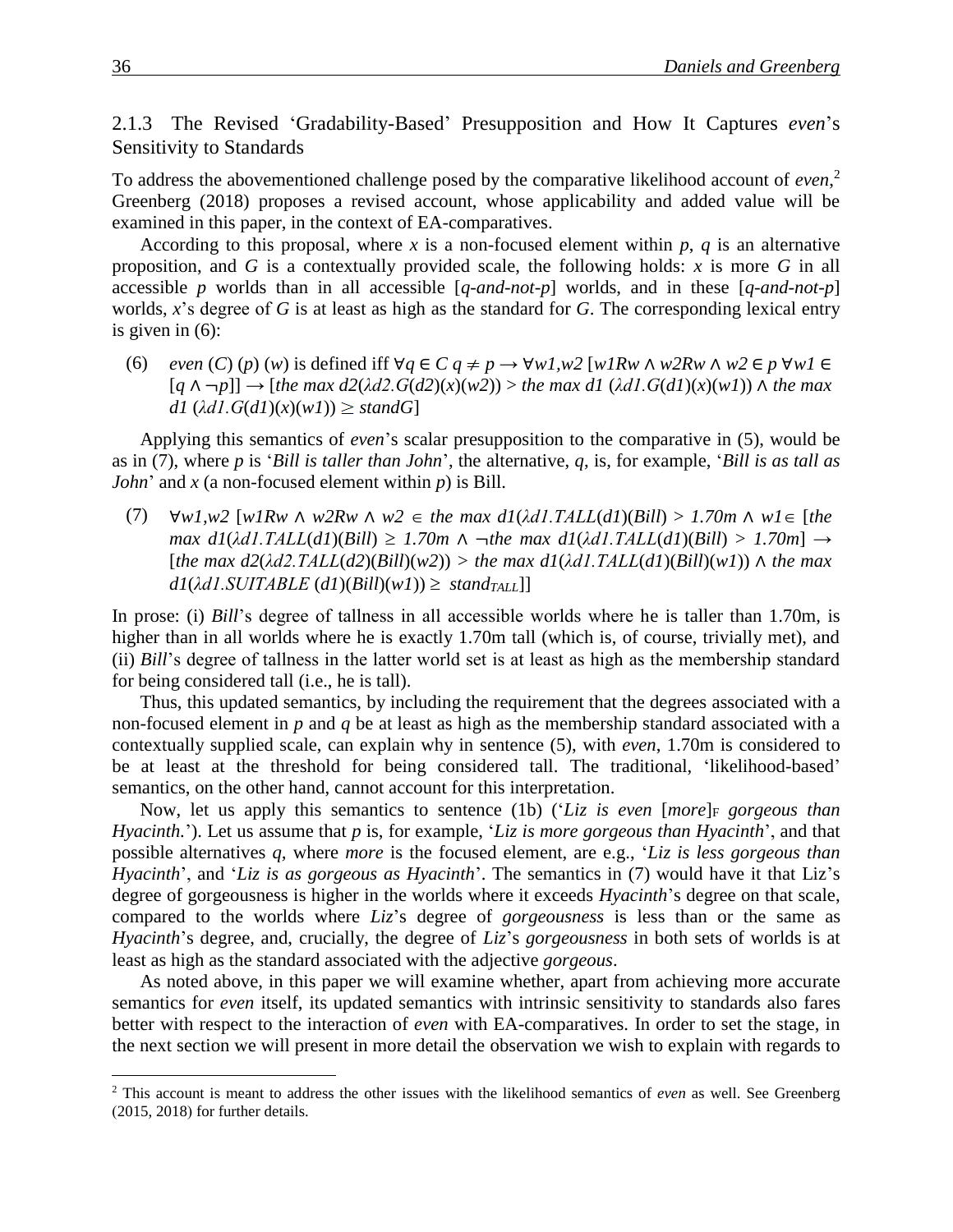the interaction between *even* and EA-comparatives, and review some explanations given so far to this observation.

### 2.2 *even* and Extreme-Adjective-Comparatives

Let us start by describing a rule of thumb that will enable us to identify extreme adjectives. To this end, we will make use of an observation made by Morzycki (2012), according to which such adjectives (e.g., *enormous*, *gorgeous*, *minute*, *colossal*, *destitute*<sup>3</sup> ) occur felicitously with a specific set of degree modifiers (e.g., *absolutely*, *full-on*, *downright*, *flat-out*, *positively*) (as in (8)), but not with, for example, *very* (as in (9)). On the other hand, non-extreme adjectives, such as *big* and *pretty*, are questionable with *downright* (as in (8)), but felicitous with *very* (as in (9)).

- (8) *downright enormous*/*gorgeous*/??*big*/??*pretty*
- (9) *very* ??*enormous*/??*gorgeous*/*big*/*pretty* (Adapted from Morzycki, 2012:(4)-(5))

Equipped with this diagnostic, let us turn to the data we wish to discuss with respect to the interaction between extreme adjectives and *even*. Morzycki (2012) observes that *even*  significantly improves the felicity of extreme adjectives in comparative structures, which otherwise display degraded felicity (cf. Cruse, 1986; Paradis, 1997). Consider the sentences in  $(1)$ , repeated here as  $(10)$ , and sentences  $(11)-(13)$ , below:

- (10) a. ??*Liz is more gorgeous than Hyacinth.* b. *Liz is even more gorgeous than Hyacinth.*
- (11) a. ??*Godzilla is more gigantic than Mothra.* b. *Godzilla is even more gigantic than Mothra.* (Morzycki, 2012:(10a), (61b))
- (12) a. ??*A is more excellent than B*. (Morzycki, 2012:(9), based on Paradis, 1997) b. *A is even more excellent than B.*
- (13) a. ??*The salsa is more terrible than the guacamole*.

(Portner and Rubinstein, 2016:(21))

b. *The salsa is even more terrible than the guacamole.*

The observation, then, is that while sentences (10a), (11a), (12a), and (13a) with EAcomparatives, display degraded felicity, the addition of *even* to their counterparts: (10b), (11b), (12b), and (13b), significantly improves their acceptability.

In the next two sections, we review Morzycki's (2012) characterization of extreme adjectives, as well as his explanations for the original infelicity of EA-comparatives and for the improved felicity of *even.*

## 2.2.1 The Semantics of Extreme Adjectives

Morzycki (2012) argues that extreme adjectives are associated with degrees which are 'off the scale', that is, degrees which are beyond the salient subsection of the scale. In any given context where gradable adjectives are associated with a scale, Morzycki suggests, one's attention is not on the entire scale but on a salient portion of it, which he calls the 'perspective scale'. To reflect

<sup>3</sup> For a comprehensive list, see Morzycki (2012:8).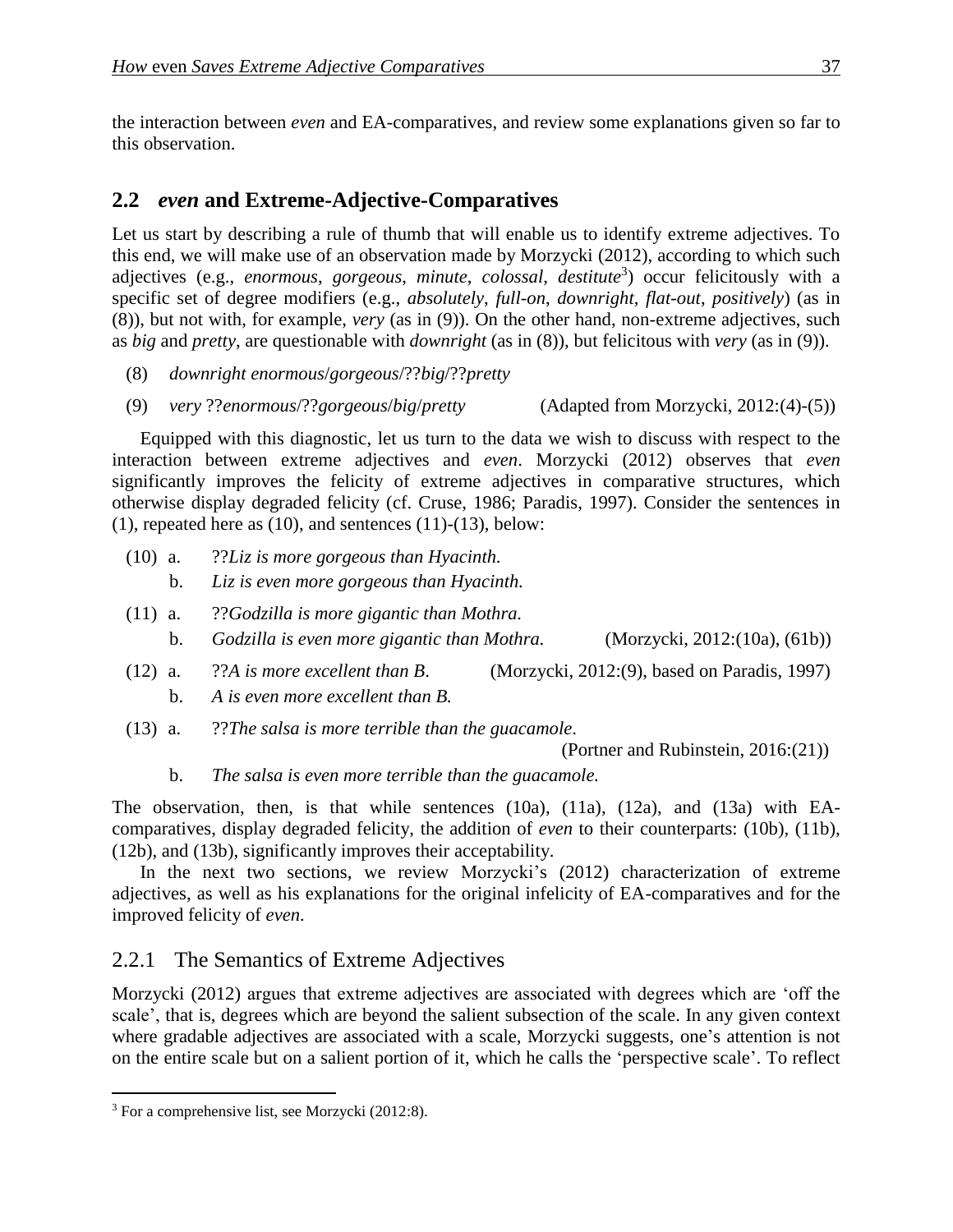this, Morzycki adds a component to the semantics of non-extreme adjectives, where, besides denoting relations between individuals and degrees (these adjectives are of the type <*e*, <*d,t*>>), these degrees are within the contextually salient portion of the scale, *C*, as seen in (14), for e.g., *pretty*:

(14)  $[[$  *prettyc*  $]] = \lambda x \lambda d$ .  $d \in C \wedge x$  *is d-pretty* 

According to (14), *prettyc* is a function from an entity x and a degree d, that returns truth iff d is a member of the salient portion of the scale *C* (the subscale associated with *pretty*), and *x* is *pretty* to degree *d*.

Following this line of thought, Morzycki suggests that extreme adjectives are like their nonextreme counterparts, in that they denote relations between individuals and degrees. However, in the case of extreme adjectives, these degrees lie beyond the contextually provided scale. For example, *gorgeousc* is interpreted as in (15), where *d* exceeds the maximum degree on the salient portion of the '*pretty*' scale *C*:

(15) [[ *gorgeous*<sup>C</sup> ]] = *λxλd.d* **>** *max***(***C***)** ∧ *x is d-big*

As for his semantics of EA-comparatives, Morzycki integrates his semantic analysis of extreme adjectives with an analysis of comparatives as in, e.g., Kennedy (2004), such that '*more gorgeous than Hyacinth*' in (10b) would have the semantics in (16):

(16)  $\text{[|more groups]}$  *(nore gorgeous<sub>C</sub> than Hyacinth is gorgeous*<sup>*C*</sup>]] *λx.*∃*d*' *d*' > *max*(*C*) ∧ *x is d*'-*pretty* ∧ *d*' > *max*{*d*:*d* > *max*(*C*) ∧ *Hyacinth is d-pretty*}

In prose, '*more gorgeous than Hyacinth*' is true of an individual *x*, iff there is a degree *d*' to which  $\bar{x}$  is *pretty*, which exceeds the salient portion of the scale,  $\bar{C}$ , and this degree is higher than the maximal degree to which Hyacinth is pretty, which also exceeds the maximal degree in *C*.

2.2.2 Morzycki's Explanation for the Improved Felicity Effect of *even* on EA-Comparatives

Morzycki (2012) proposes two possible explanations for the degraded felicity of EAcomparatives. First, he suggests that this may derive from a pragmatic clash between degrees of compared entities which are inherently salient, and the degrees associated with extreme adjectives, which, following his semantics and intuitions, are inherently non-salient. Portner and Rubinstein (2016) offer a more intuitive version of this explanation, referring to sentence (13a) above ('??*The salsa is more terrible than the guacamole*'), which is infelicitous since:

*if the salsa is terrible, it is so overwhelmingly bad that it might be difficult or pointless to decide whether it is better or worse than the* (*also terrible*) *guacamole. After all, if it's terrible, you know all you need to know: that you're not going to eat it*. (ibid.:15)

A second reason for this infelicity, which Morzycki (2012) suggests, is related to the maximality function, which is part of the semantics of comparatives, as in (16) above. This function triggers an existential presupposition, presupposing that there is a degree on the 'gorgeousness scale', i.e., a degree that exceeds the salient degrees in *C*, to which Hyacinth is gorgeous. Morzycki supports his claim that this is indeed a presupposition, by demonstrating that it projects under negation, as in (17) below.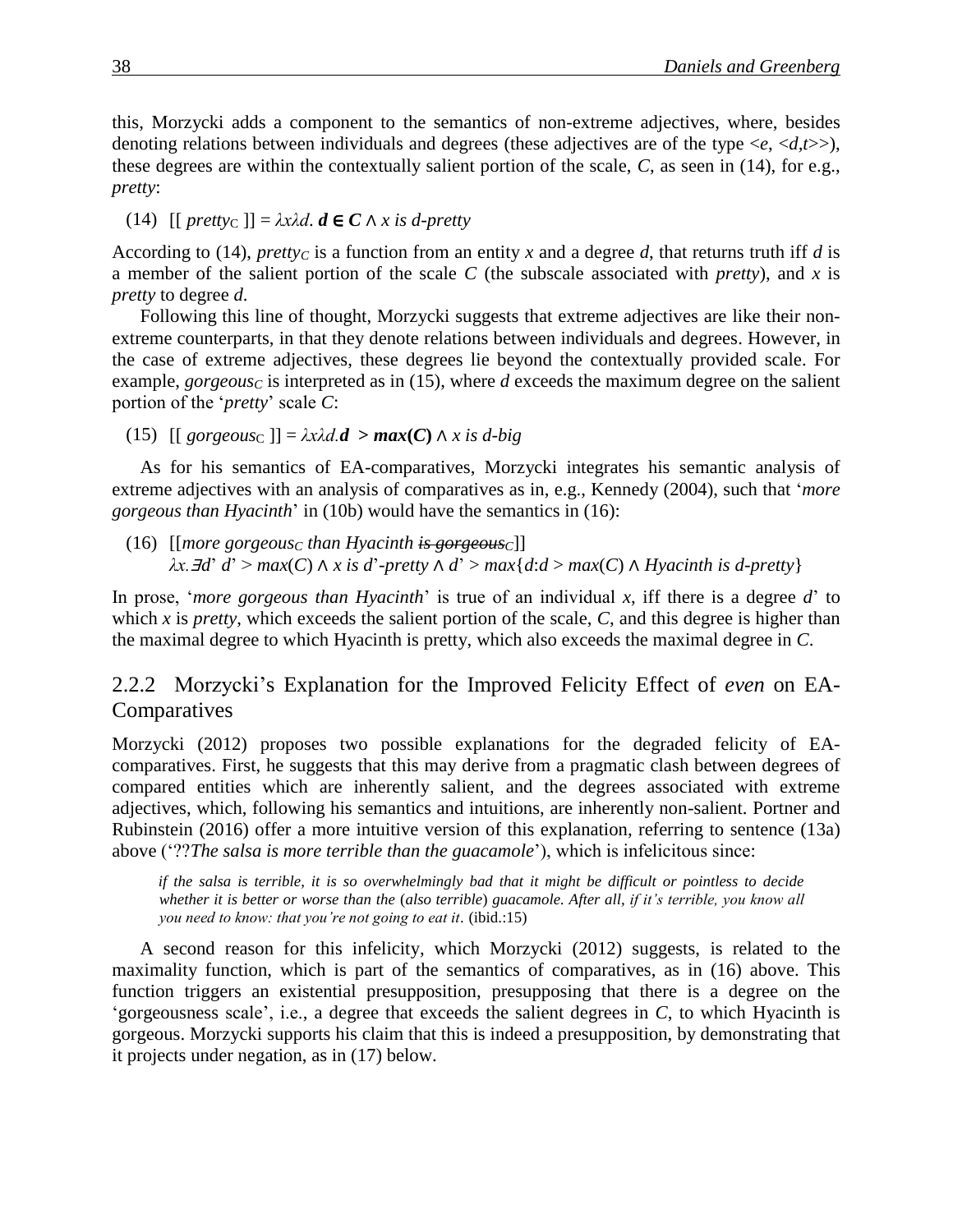(17) ??*Liz is not more gorgeous than Hyacinth*. Presupposition: *Hyacinth is gorgeous*. (Adapted from Morzycki, 2012:(37a))

Morzycki proposes that this presupposition, which is part of the semantics of EA-comparatives, is difficult to accommodate, and that this is what leads to their degraded felicity. In specific terms, this would mean that in (10a) ('??*Liz is more gorgeous than Hyacinth*'), it is the difficulty to accommodate that '*Hyacinth is gorgeous*' that may be the source of the degraded felicity of the sentence.

We now turn to Morzycki's account of the improved felicity of EA-comparatives where *even*  is involved. In trying to explain this phenomenon, Morzycki appears to assume the traditional, 'likelihood-based' semantics of *even* (explained in §2.1.1 above), according to which *even p* presupposes that *p* is less likely than any other relevant focus alternative, *q* (cf. Horn, 1969; Karttunen and Peters, 1979; Rooth, 1985, 1992; Guerzoni, 2003; Chierchia, 2013). Specifically, in addressing the suggested pragmatic clash issue, Morzycki (2012:25) proposes that

*because* even (*. . .*) [*is*] *reflecting what is more or less expected in the discourse* (*Rooth, 1985; Wilkinson, 1996; Rullmann, 1997; Giannakidou, 2007*)*, it provides a way for the speaker to acknowledge that the intended comparison is beyond the expected range, and to invite other discourse participants to play along.* 

As for the difficulty in presupposition accommodation pointed out by Morzycki (2012), it seems that he does not, at least directly, discuss how the presence of *even,* with its 'likelihoodbased' presupposition, addresses this difficulty. Nonetheless, we will evaluate the ability of *even*  to address both difficulties in the next section.

## **3**xx**An Evaluation of Morzycki's Explanation of** *even***'s Improved Felicity Effect**

For the 'likelihood-based' semantics of *even,* assumed by Morzycki (2012), to be able to explain the improved felicity effect of *even* on EA-comparatives, it would have to interact with the possible reasons suggested for the original infelicity of such comparatives. However, this does not appear to be the case. The two proposed reasons for infelicity do not appear to be addressed by the traditional, likelihood semantics of *even* in a sufficiently clear manner.

Consider the 'likelihood-based' semantics of *even*, when applied to our test case sentence (10b) ('*Liz is even* [*more*]*<sup>F</sup> gorgeous than Hyacinth*'). Let us assume, as the focus marking indicates, that '*more*' is focused. Thus, the prejacent of *even*, *p*, would be '*Liz is* [*more*]*<sup>F</sup> gorgeous than Hyacinth*', and alternatives, *q*, could be e.g., '*Liz is less gorgeous than Hyacinth*', and '*Liz is as gorgeous as Hyacinth*'.

Presupposing that '*Liz is more gorgeous than Hyacinth*' (*p*) is less likely than alternatives *q*, does not affect the salience of any of the associated degrees in any direct way. <sup>4</sup> This means that Morzycki's suggestion concerning the pragmatic clash between the salient degrees of compared entities and the non-salient degrees associated to extreme adjectives, cannot be resolved by the likelihood semantics of *even*.

As for the second possible explanation Morzycki offers for the degraded status of EAcomparatives, to wit, a problem in accommodating that the source of comparison, Hyacinth, is

<sup>&</sup>lt;sup>4</sup> The same applies to focus alternatives triggered by other focused elements: e.g., where *p* is: '[*Liz*]<sub>F</sub> *is more gorgeous than Hyacinth*', presupposing that '*Daisy is more gorgeous than Hyacinth*' is a more likely alternative, would not resolve the pragmatic clash, or change the salience of the associated degrees.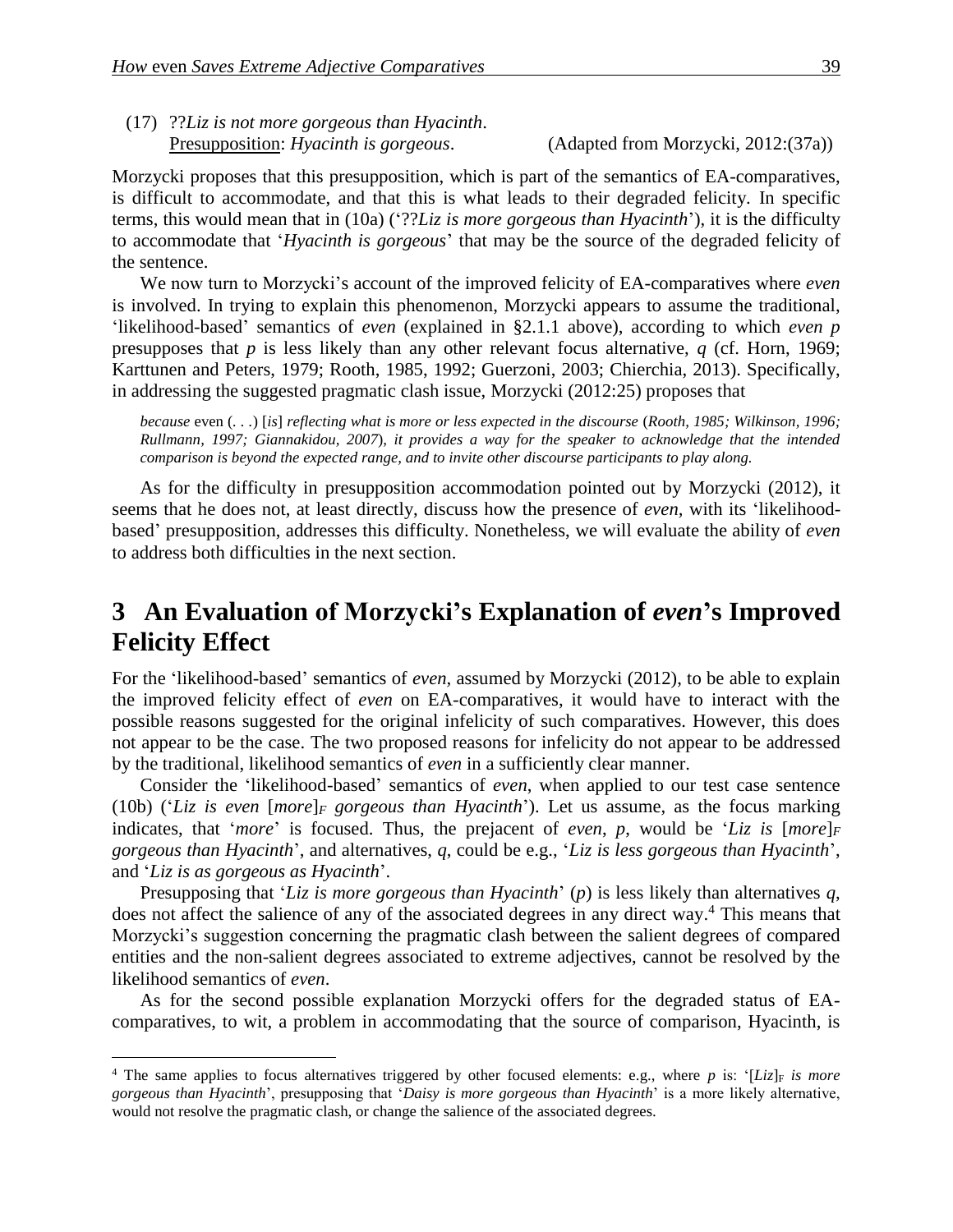gorgeous, the likelihood semantics of *even* appears to be equally unrelated. Assuming that (i) *p*  $'(Liz \text{ is } [more]_F$  *gorgeous than Hyacinth*') is less likely than e.g., '*Liz is as gorgeous as Hyacinth*', or that (ii) '[*Liz*]<sub>F</sub> *is more gorgeous than Hyacinth*' is less likely than e.g., '*Daisy is more gorgeous than Hyacinth*', does not in any clear fashion facilitate accommodation of the presupposition that *Hyacinth is gorgeous*.

Finally, notice that, as Portner and Rubinstein (2016) point out, without a clear definition of what salience means when it applies to degrees, the 'pragmatic clash' explanation for the infelicity of EA-comparatives is challenging to prove or reject. In addition, the claim that the presupposition triggered by EA-comparatives is difficult to accommodate, is challenged by the fact that such accommodation occurs frequently in language, without leading to infelicity. It remains unexplained why a special impediment is encountered in the case at hand.

## 4 Our Proposal

### **4.1 Comparatives with EAs and Comparatives with** *even* **Both Presuppose the Positive Form for Source and Target of Comparison**

The first building block of our proposal is based upon Morzycki's (2012) observed presuppositional pattern in (17) above, which appears to be correctly predicted by his semantics of extreme-adjectives (in (15) above) and the maximality function within his semantics of comparatives (in (16)). We follow Morzycki in arguing that (10a) (??'*Liz is more gorgeous than Hyacinth*') presupposes that Hyacinth is gorgeous.

Following Kennedy and McNally's (2005) terminology, we take this to mean that (10a) presupposes that '*Hyacinth is pos*<sup>5</sup> gorgeous', i.e., that the degree to which the source of comparison, Hyacinth, is gorgeous, is at least as high as the standard associated with the 'gorgeousness' scale (with the same being true of the target, which has a higher degree on the scale).

We base this inference from the existential presupposition, triggered by the maximality operator within the comparative, to the 'positive form' presupposition, on Morzycki's semantics of extreme adjectives and his analysis of their scale structure. Within Morzycki's semantics, the scales associated with non-extreme adjectives and their extreme counterparts e.g., *pretty* and *gorgeous*, are two adjoining subsections of one scale. The smallest *gorgeous* (extreme/nonsalient) degree would be just above the greatest *pretty* (non-extreme/salient) degree, i.e., just above *C*. Thus, the minimal degree above *C* would mark the location of the standard, above which all degrees are extreme, as demonstrated in Figure 1 below.<sup>6</sup>

<sup>&</sup>lt;sup>5</sup> 'pos' stands for 'positive form', a null degree morpheme which relates the degree argument of an adjective to an appropriate standard of comparison (Kennedy and McNally, 2005).

<sup>6</sup> Based on the triggering of the 'positive form' presupposition in comparatives and the characterization of the scale structure of extreme adjectives, it has been suggested by e.g., Rett (2008), that extreme adjectives have, in fact, lower-closed scale structure (following Kennedy and McNally's 2005 framework). In Daniels and Greenberg (to appear) we explain in detail the similarities and differences between extreme adjectives and lower closed scalar adjectives and the implications of this comparison to felicity differences between comparatives featuring the two types of adjectives.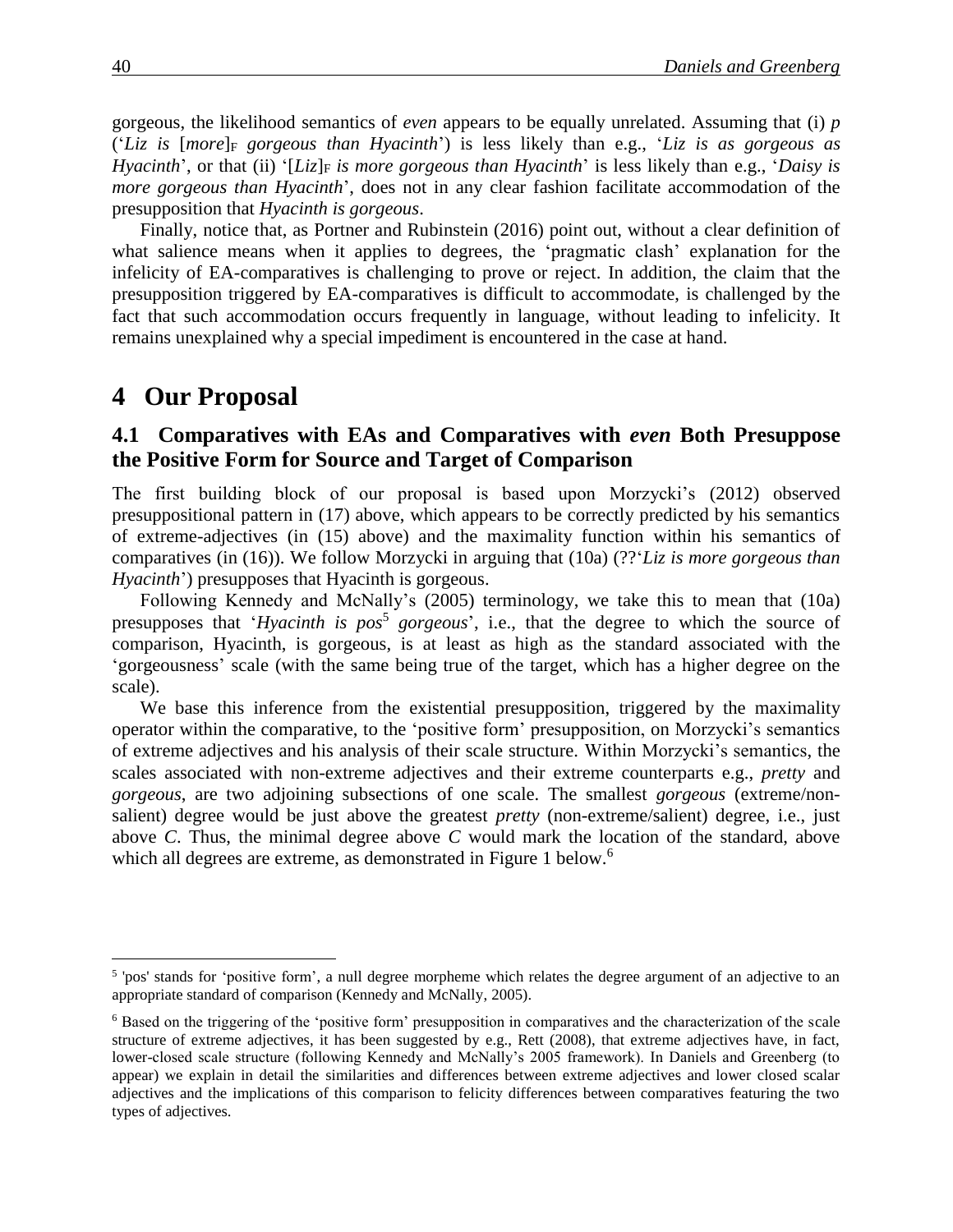

**Figure 1.** Location of the standard of the extreme subscale

Since the maximality function within the comparative ensures that the source of comparison has a degree on the extreme subsection of the scale (i.e., above *C*), and since Morzycki's definition of extreme adjectives ensures that **any** degree above *C* is at least as high as the membership standard associated with *gorgeous*, EA-comparatives, such as (10a) ('??*Liz is more gorgeous than Hyacinth*') indeed presuppose the 'positive form' for both source and target ('*Liz* (*and Hyacinth*) *is* (*are*) *pos gorgeous*').

An interim stock-taking now reveals that, in sentences with *even* (under the 'gradabilitybased' semantics) which are EA-comparatives, we are faced with two components that trigger the 'positive form' presupposition. The first is *even*, which, according to Greenberg's (2015, 2018) (independently argued) updated scalar presupposition, triggers this presupposition in comparative structures with **any** adjective (as explained in §2.1.3). The second is the presence of the extreme adjective, which, when combined with the comparative, also triggers this presupposition, following Morzycki's (2012) analysis, as explained above.

Why, then, would a sentence be more felicitous with two triggers of the same presupposition than with one?

A possible way to explain this is the *Maximize Presupposition!* principle (see e.g., Heim, 1991; Sauerland, 2008; Percus, 2006; Chemla, 2008; Singh, 2011). We discuss this option in the next section.

### **4.2 The Relation between the Shared Presupposition and the Improved Felicity Effect**

In this section we discuss the relationship between the 'positive form' presupposition, triggered by EA-comparatives and *even*, and the improved felicity resulting from the combination of these two elements. As mentioned above, one potential means of tying the two together, may be via *Maximize Presupposition!*.

*Maximize Presupposition!* (e.g., Heim, 1991; Sauerland, 2008; Percus, 2006; Chemla, 2008; Singh, 2011) is a principle stating that between two competing alternative utterances, which have the same assertive content, language users will select the variant with the stronger presupposition which is satisfied in the context. The disfavored utterance (with the weaker or no presupposition), will be degraded. This is why, for example, (18a) is claimed to be rejected in favor of  $(18b)$ :

- (18) a. #*A sun is shining.*
	- b. *The sun is shining.* (Singh, 2009:(1a-b))

The fact that there is only one unique sun (in Earth's solar system), which is taken to be true in the context, based on real world knowledge, is presupposed by the definite article *the* in (18b).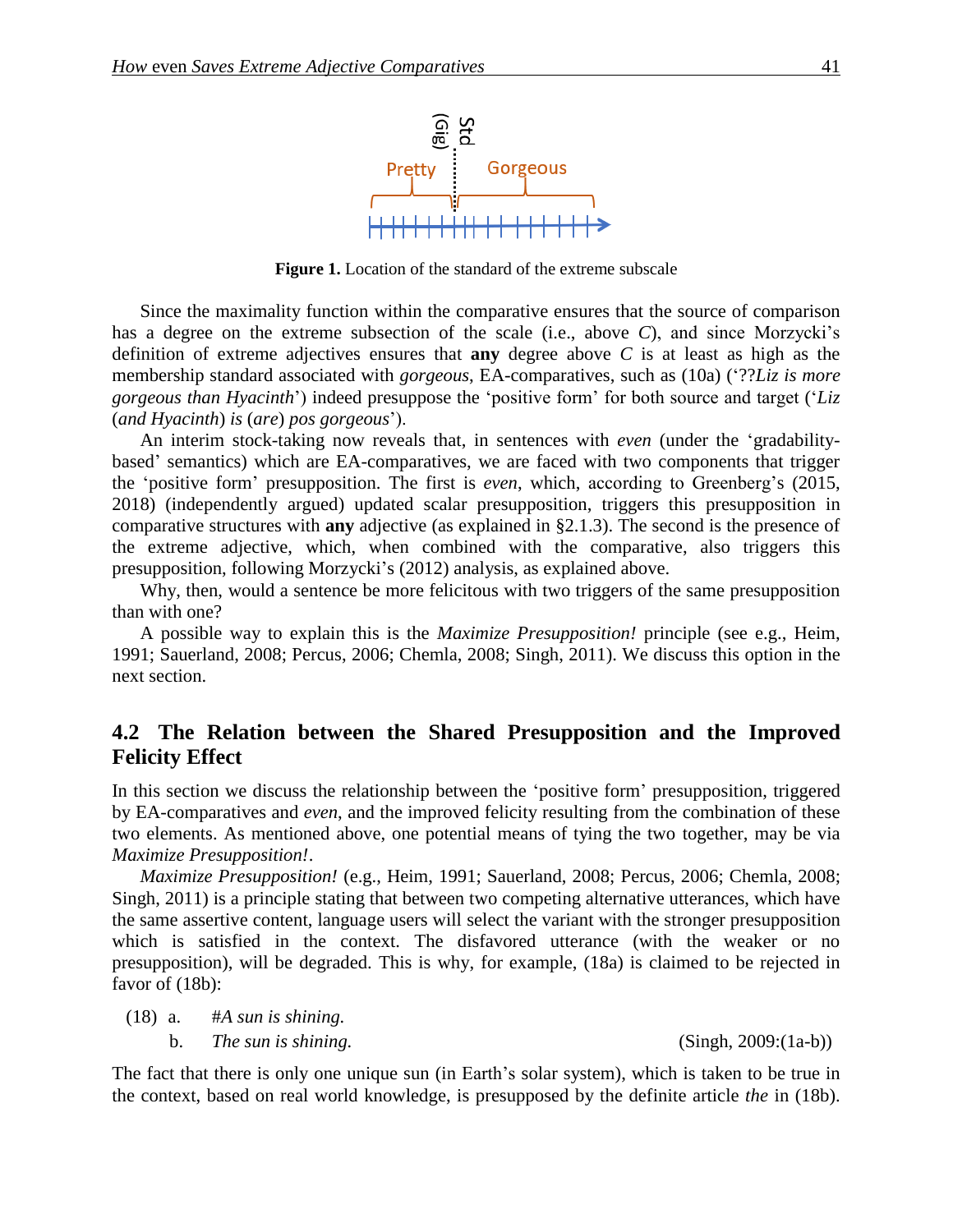Hence, this sentence is preferred to (18a), where this presupposition is not triggered, and which is, thus, infelicitous.

Returning to the case at hand, it could be argued that *Maximize Presupposition!* causes the preference of (10b) over (10a), since *even*, which appears in (10b) and not in (10a), triggers a presupposition which, due to the semantics of EA-comparatives, requires satisfaction. Thus, the version with *even* (repeated in (19b)) is favored over the one without it (repeated with the relevant marking in (19a)), which does not trigger this 'positive form' presupposition.

#### (19) a. ??*Liz is Ø more gorgeous than Hyacinth.* b. *Liz is even more gorgeous than Hyacinth.*

Notice, though, that there appear to be two problems with applying *Maximize Presupposition!* to EA-comparatives with *even*. The first is that, in most documented cases, this principle leads to the favoring of an utterance with one overt form, over an utterance with another overt form (such as *a* vs. *the* in (18)). This is contrary to our scenario, where an utterance with an overt form *(even* in (19b)) is preferred to an utterance without it (in (19a)).

To address this issue, we refer to Amsili and Beyssade (2006), who argue that *Maximize Presupposition!* also holds where the disfavored competing expression is a null form, as in (20ab) below:

- (20) a. #*Jean est malade. Marie est malade* Ø*.* 'John is sick. Mary is sick Ø.'
	- b. *Jean est malade. Marie est malade aussi.* 'John is sick. Mary is sick too.' (Amsili and Beyssade, 2006:(6b))

In this case, (20b) with the additive particle *aussi*, which triggers the existential presupposition that someone else in the context, who is not John, is also sick, is favored over (20a) with the null form  $\emptyset$ , where this presupposition (which is satisfied in the context) is not triggered.

A more serious obstacle is that in standard cases of *Maximize Presupposition!* discussed in the literature, it is the utterance context which is required to satisfy the triggered presupposition, as in (18b) ('*The sun is shining*'), where the uniqueness of the sun, triggered by *the*, is satisfied based on real world knowledge. In contrast, in the case at hand, the 'positive form' presupposition, triggered by *even,* is not satisfied in the context, but is triggered by the combination of the extreme adjective and the comparative. In this case, then, EA-comparatives with *even* appear to have two elements which trigger the same presupposition. This apparent deviation from the current definition of *Maximize Presupposition!*, could cause our theory to over-generate, predicting that any case of two elements which trigger the same presupposition, would lead to improved felicity, compared to its counterpart with only one such element. This prediction is not necessarily supported by data.<sup>7</sup>

A possible avenue to take in addressing this challenge is to note that, compositionally speaking, the 'positive form' presupposition that is triggered by the EA-comparative is already suggested to be part of the common ground **before** *even* enters the picture (as *even* scopes above the prejacent). So, in fact, it could, perhaps, be argued that *even* takes a proposition, namely '??*Liz is more gorgeous than Hyacinth*', in which the 'positive form' presupposition is already assumed to be satisfied, and triggers this same presupposition, thus improving its felicity, following the *Maximize Presupposition!* principle. For this scheme to be acceptable, though, a

<sup>7</sup> We thank Alexandre Cremers and Benjamin Spector for pointing out this issue at CSSP 2017.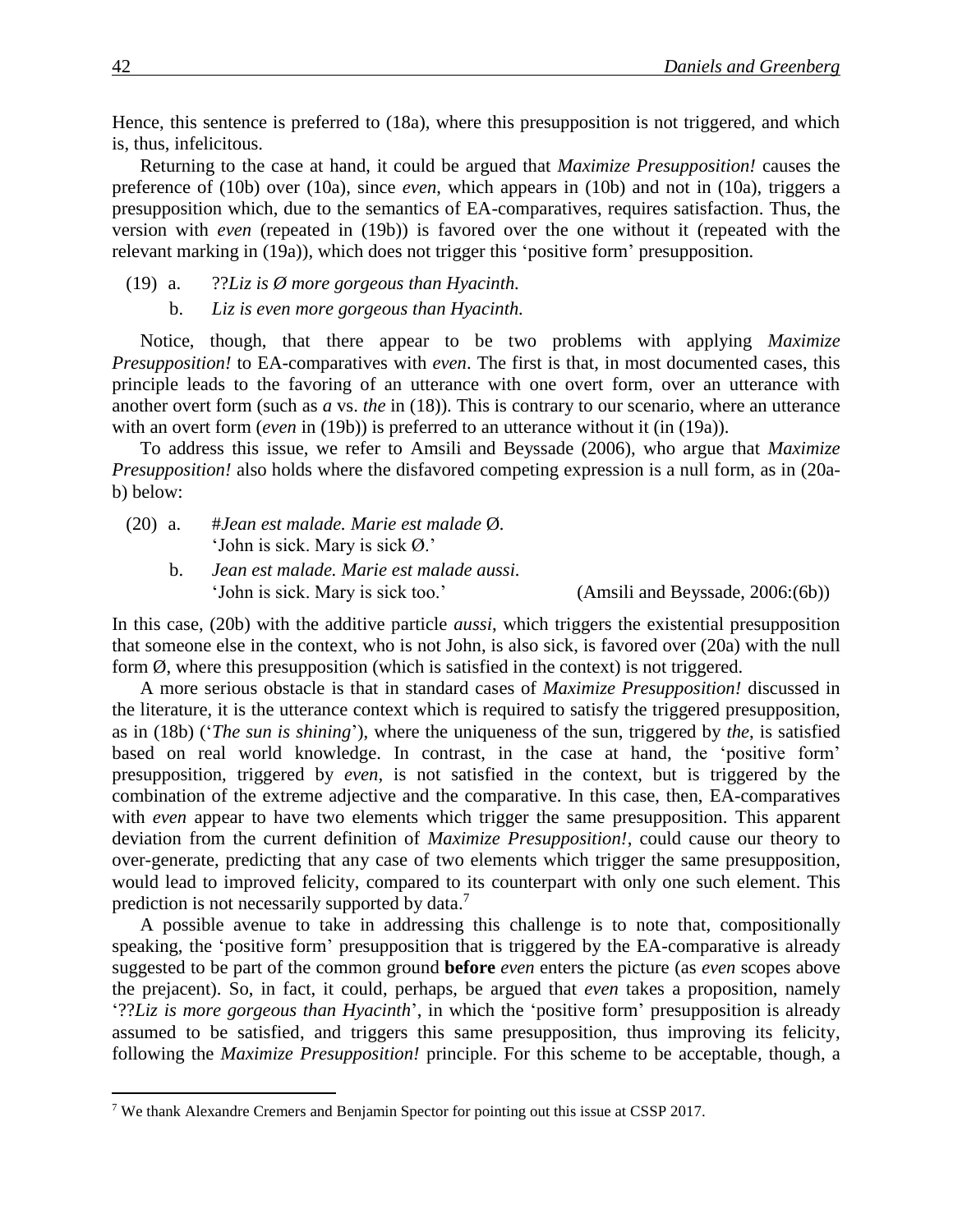more general version of *Maximize Presupposition!* should be considered and shown to be both empirically and theoretically sound. We intend to examine this direction in detail in future research.

# **5** Supporting Evidence: Other Particles with 'Positive Form' **Presuppositions Also Improve the Felicity of EA-Comparatives**

In the previous section we proposed that it is the absence of *even*, (in e.g., (19a)), that causes the questionable felicity of the EA-comparative, due to the integration of three facts: (i) with such comparatives, a presupposition of the 'positive form' is taken to be satisfied, (ii) there is a competing variant of such comparatives with *even*, which independently triggers a presupposition of the 'positive form' (according to Greenberg's (2015, 2018) 'gradability-based' semantics), and (iii) in such cases, the variant with the stronger presupposition is favored (e.g. (19b)), due to *Maximize Presupposition!* (or some revised version of it).

Our proposal, thus, predicts that the same effect should hold with respect to other particles which trigger a similar positive form presupposition. This prediction seems to be borne out. Cognates of English *still* were observed in previous research to trigger a similar presupposition as part of their semantics or in comparative structures. <sup>8</sup> These particles are the French *encore* (as in (21)) (Hansen, 2007), the German *noch* (as in (22)) (Umbach, 2009), and the Hebrew *od* (as in (23)) (Greenberg, 2012):

- (21) *Luc est encore plus beau qu'Adrien*. (Hansen, 2007:(114)) 'Luc is still better looking than Adrien.' Presupposition: *Adrien is good looking*.
- (22) *Berta ist noch größer als Adam*. 'Berta is still taller than Adam.' (Umbach, 2009:(4)) Presupposition: *Adam is tall*.
- (23) *rina od yoter gvoha mi-sara*. (Greenberg, 2012:fn. 6) 'Rina is still taller than Sarah.' Presupposition: *Sarah is tall*.

 $\overline{a}$ 

Without going, at this point, deeply into a comparison between these particles and *even*, the prediction of our proposal is that these particles, which trigger a similar 'positive form' presupposition to that triggered by *even*, would also improve the felicity of EA-comparatives.

As noted above, this prediction appears to pan out. These particles, as is the case with *even*, indeed seem to significantly improve the felicity of EA-comparatives: (22b) with *encore*, (23b) with *noch*, and (24b) with *od* seem to be more felicitous, compared to the degraded (24a), (25a) and (26a), without them:

(24) a. ??*Rencontrer la France est* **Ø** *plus énorme qu'affronter l'Angleterre.* 'To encounter France is more enormous than to face England.'

<sup>&</sup>lt;sup>8</sup> We thank an anonymous CSSP reviewer for suggesting this line of inquiry.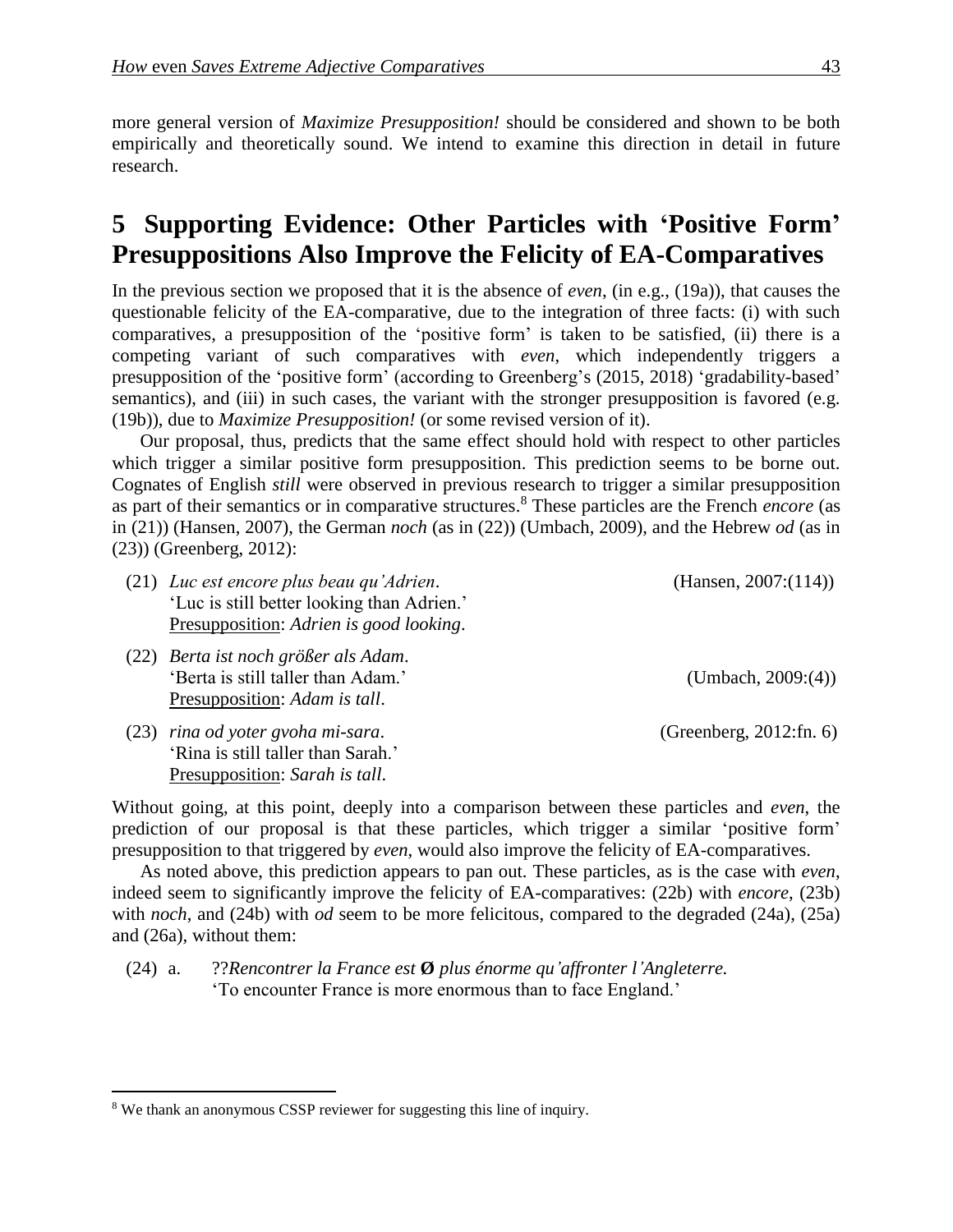- b. *Rencontrer la France est encore plus énorme qu'affronter l'Angleterre.* 9 'To encounter France is still more enormous than to face England.'
- (25) a. ??*Seine Gelassenheit ist Ø gigantischer als seine Technik.* 'His serenity is more gigantic than his technique.'
	- b. *Seine Gelassenheit ist noch gigantischer als seine Technik.* 10 'His serenity is still more gigantic than his technique.'
- (26) a. ??*ha-*š*ulxan ha kaxol Ø yoter anak me ha-*š*ulxan ha-afor* 'The blue table is huger/more huge than the grey table.'
	- b. *ha-šulxan ha-kaxol od yoter anak me ha-šulxan ha-afor* 'The blue table is still more huge than the grey table.'

These data from French, German, and Hebrew appear to indicate that, as we propose, at the very least, there is a connection between the improved felicity of EA-comparatives in the presence of *even* (and these other particles) and the 'positive form' presupposition, which they and *even* trigger (under the 'gradability-based' analysis of the scalar presupposition of *even*). The exact mechanism which causes this improved felicity, whether it be a more general version of *Maximize Presupposition!*, or some similar machinery, is yet to be determined in a precise manner.

## **6** Summary and Open Questions

Morzycki (2012) attributed the degraded status of EA-comparatives to problems in the semanticpragmatic structure of such comparatives, and then attempted to explain how the presence of *even* solves these problems, thus improving their felicity. In the current paper, the structure of argumentation we employed was the opposite. We proposed that the degraded felicity of EAcomparatives is caused by the absence of *even*, due to the integration of three facts: (i) with such comparatives, a presupposition of the 'positive form' is triggered and assumed to be satisfied, (ii) when *even* is present with comparatives (regardless of adjective type), it independently triggers a presupposition of the 'positive form' (according to Greenberg's 2015, 2018 'gradability-based' semantics), and (iii) in such cases, the variant with *even* is favored (e.g., (19b)), due to *Maximize Presupposition!* (or a revised version of it).

Our proposal still leaves open a few questions and issues which require further research. The first such issue is that there appear to be various examples where EA-comparatives seem to be felicitous without the presence of *even*. A preliminary stock-taking of such cases appears to indicate that there are at least two categories of such examples, one involving NPIs as in (27) below, and another where no '*than*-phrase' is explicitly present<sup>11</sup> (or when the comparative is used attributively), as in (28) below.

<sup>&</sup>lt;sup>9</sup> Adapted from: [http://www.leparisien.fr/alpes-maritimes-06/euro-2016-islande-la-france-encore-plus-grand](http://www.leparisien.fr/alpes-maritimes-06/euro-2016-islande-la-france-encore-plus-grand-lagerback-28-06-2016-5920633.php)[lagerback-28-06-2016-5920633.php.](http://www.leparisien.fr/alpes-maritimes-06/euro-2016-islande-la-france-encore-plus-grand-lagerback-28-06-2016-5920633.php)

<sup>10</sup> [https://www.weltwoche.ch/ausgaben/2006-37/artikel/artikel-2006-37-gross-gelassen.html.](https://www.weltwoche.ch/ausgaben/2006-37/artikel/artikel-2006-37-gross-gelassen.html)

 $11$  A similar observation is made in Morzycki (2012:25).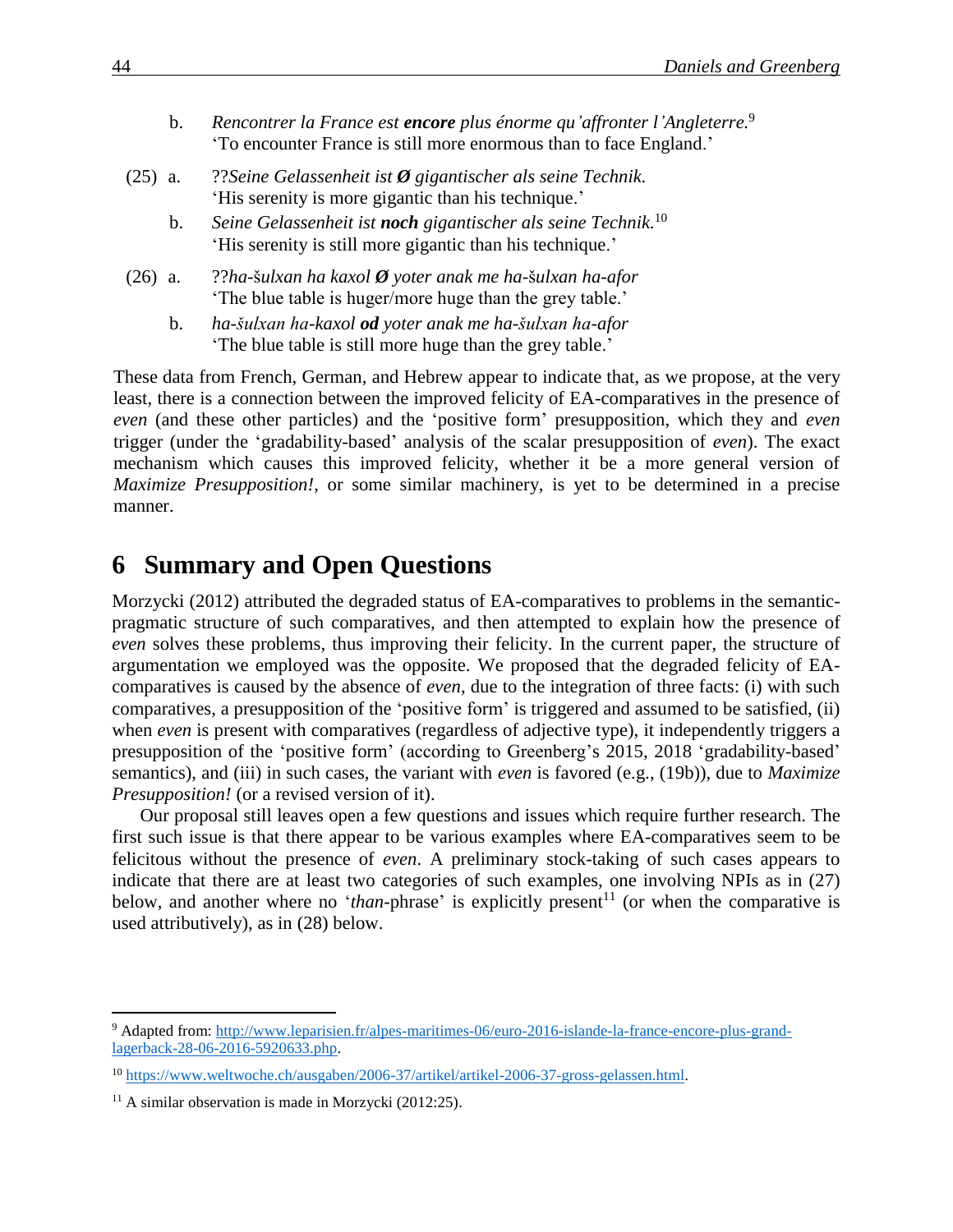- (27) a. *This campaign is more epic, more gigantic, than anything we have ever set out to do.*<sup>12</sup>
	- b. *As expected, episode nine delivered a struggle more monumental than anything in the past season.*<sup>13</sup>
	- c. (…) *the laundry pile is more ginormous than ever*. 14
	- d. *With cakes going more ginormous and extreme than ever before, ever wonder what the world's largest cake looks like*? 15
- (28) a. *People who wear crazy socks are more brilliant, creative and successful.*<sup>16</sup>
	- b. *The forest seems to decrease in height in these calcareous rocks, especially the planes, which are more colossal in Indiana.* 17
	- c. *When I hear "advanced" preferences, I think of more miniscule nuances such as espresso or French roast*. 18
	- d. *The palate may want more sumptuous food or, at times, a dish that requires more elaborate preparation*. 19

Further research is required to ascertain whether our proposal can account for these cases.

Another issue which appears to be problematic for our analysis, is that in 'classic' cases of *Maximize Presupposition!*, the disfavored utterance (which triggers the weaker or no presupposition) is clearly infelicitous (as in (17a) ('#*A sun is shining*')), whereas in our cases (as in e.g., (19a) ('??*Liz is more gorgeous than Hyacinth*'), the degree of infelicity seems to be lower, and varies between informants.<sup>20</sup>

It merits further investigation whether this variance in infelicity can be attributed to difference between the more typical documented cases of *Maximize Presupposition!*, and its role in our proposal. We noted above two such differences with our proposal: (i) an overt form competes with a null form (cf. Amsili and Beyssade, 2006), and not with an overt one, and, (ii) the presupposition triggered by *even* is assumed to be satisfied given the presence of the same presupposition triggered by its prejacent (the EA-comparative), and not due to discourse context, as in the 'classic' instance of *Maximize Presupposition!*. It is, perhaps, possible that this variance, on one or both of these levels, leads to a difference in the degree of infelicity as well.

 $\overline{a}$ 

<sup>17</sup> Google Books search result; quote from: Wied, Maximilian. 1843. *Travels in the Interior of North America*, p. 98. Ackermann and Company.

<sup>18</sup> Google Books search result; quote from: Potts, Kevin, Robert Sable, Nathan Smith, Mary Fredborg, and Cody Lindley. 2007. *Textpattern Solutions: PHP-Based Content Management Made Easy*, p. 77. Friendsof ED.

<sup>19</sup> Google Books search result; quote from: Lombardo, Stanley. 2007. *Abelard and Heloise: The Letters and Other Writings*, p. 231. Hackett Publishing.

 $20$  Researchers also differ on the felicity status of EA-comparatives. As Portner and Rubinstein (2016) note, while Morzycki (2012) and Paradis (2001) judge EA-comparatives to be questionable, Rett (2008) considers them to be grammatical.

<sup>&</sup>lt;sup>12</sup> [https://www.pledgemusic.com/projects/project86.](https://www.pledgemusic.com/projects/project86)

<sup>13</sup> [http://www.dailycal.org/tag/battle-of-the-bastards.](http://www.dailycal.org/tag/battle-of-the-bastards)

<sup>14</sup> [https://40weekscountdown.wordpress.com/2013/12/18.](https://40weekscountdown.wordpress.com/2013/12/18)

<sup>15</sup> [http://cakelava.blogspot.co.il/2008/12/now-thats-ginormous-cake.html.](http://cakelava.blogspot.co.il/2008/12/now-thats-ginormous-cake.html)

<sup>&</sup>lt;sup>16</sup> We thank an anonymous CSSP reviewer, who pointed out this example: [https://www.lifehack.org/531957/people](https://www.lifehack.org/531957/people-who-wear-crazy-socks-are-more-brilliant-creative-and-successful)[who-wear-crazy-socks-are-more-brilliant-creative-and-successful.](https://www.lifehack.org/531957/people-who-wear-crazy-socks-are-more-brilliant-creative-and-successful)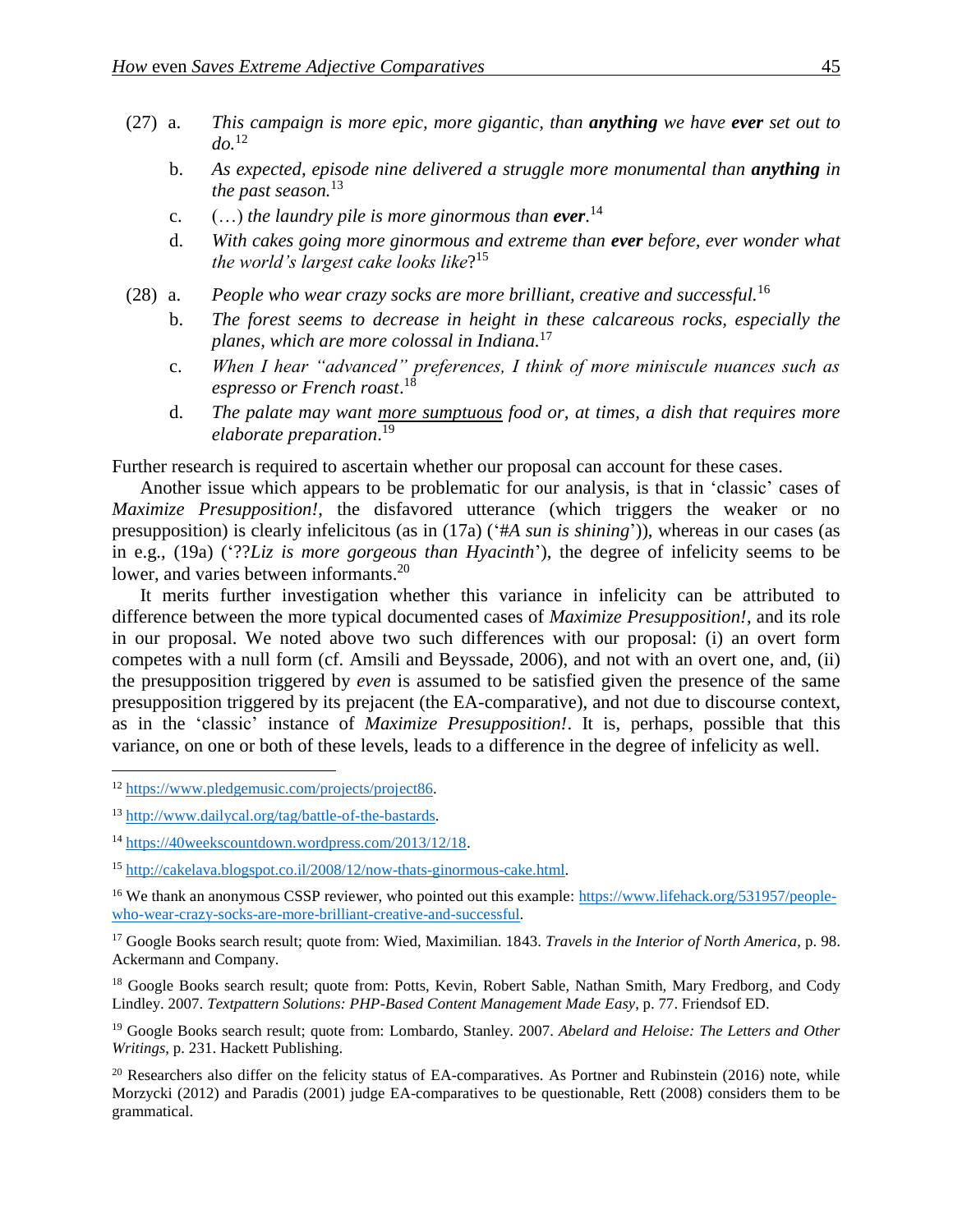A final question concerns the interaction of extreme adjectives with '*less-than*' comparatives.<sup>21</sup> Consider sentence (29):

(29) *Liz is* ??(*even*) *less gorgeous than Hyacinth*.

It appears, notably, that the effect observed with *even* and '*more-than*' EA-comparatives, is reversed with '*less-than*' comparatives. In (29), the variant without *even* appears to be felicitous, while the version with *even* appears to be odd. It would be interesting to check whether the 'gradability-based' semantics of *even* can be employed to explain this ostensibly opposite effect.

## **References**

- Amsili, Pascal, and Claire Beyssade. 2006. Compulsory presupposition in discourse. In *Proceedings of the 2nd workshop on Constraints in Discourse*, ed. Candy Sidner, John Harpur, Anton Benz, and Peter Kühnlein, 105-124. Maynooth: National University of Ireland.
- Chemla, Emmanuel. 2008. An epistemic step for anti-presuppositions. *Journal of Semantics* 25.2:141–173.
- Chierchia, Gennaro. 2013. *Logic in Grammar: Polarity, Free Choice, and Intervention*. Oxford University Press.
- Crnič, Luka. 2011. *Getting* even. Doctoral Dissertation, MIT.
- Crnič, Luka. 2014. Against a dogma on NPI licensing. In *The Art and Craft of Semantics: A Festschrift for Irene Heim*, Vol. 1 (*MITWPL 70*), ed. Luka Crnič, and Uli Sauerland, 117– 145. Cambridge, MA: MIT.
- Cruse, David Alan. 1986. *Lexical Semantics*. Cambridge: Cambridge University Press.
- Giannakidou, Anastasia. 2007. The landscape of *even*. *Natural Language and Linguistic Theory* 25.1:39–81.
- Greenberg, Yael. 2012. Event-based additivity in English and Modern Hebrew. In *Verbal Plurality and Distributivity 54*, ed. Patricia Cabredo Hofherr, and Brenda Laca, 127–158. Berlin/Boston: De Gruyter.
- Greenberg, Yael. 2015. *Even*, comparative likelihood and gradability. In *Proceedings of the 20th Amsterdam Colloquium*, ed. Thomas Brochhagen, Floris Roelofsen, and Nadine Theiler, 147–156. ILLC, University of Amsterdam.
- Greenberg, Yael. 2016. A novel problem for the likelihood-based semantics of *even*. *Semantics and Pragmatics* 9.2:1–28.
- Greenberg, Yael. 2018. A revised, gradability-based semantics for *even*. *Natural Language Semantics* 26.1:51–83.
- Guerzoni, Elena. 2003. *Why* Even *Ask? On the Pragmatics of Questions and the Semantics of Answers*. Doctoral Dissertation, MIT.
- Guerzoni, Elena. 2004. *Even*-NPIs in yes/no questions. *Natural Language Semantics* 12:319– 343.
- Hansen, Maj-Britt Mosegaard. 2007. *Particles at the Semantics/Pragmatics Interface*. Leiden, Netherlands: Brill.
- Heim, Irene. 1991. Artikel und Definitheit [Articles and definiteness]. In *Semantik: Ein internationales Handbuch der zeitgenössischen Forschung* [Semantics: An international

<sup>&</sup>lt;sup>21</sup> We thank an anonymous IATL 2017 reviewer for suggesting this line of inquiry.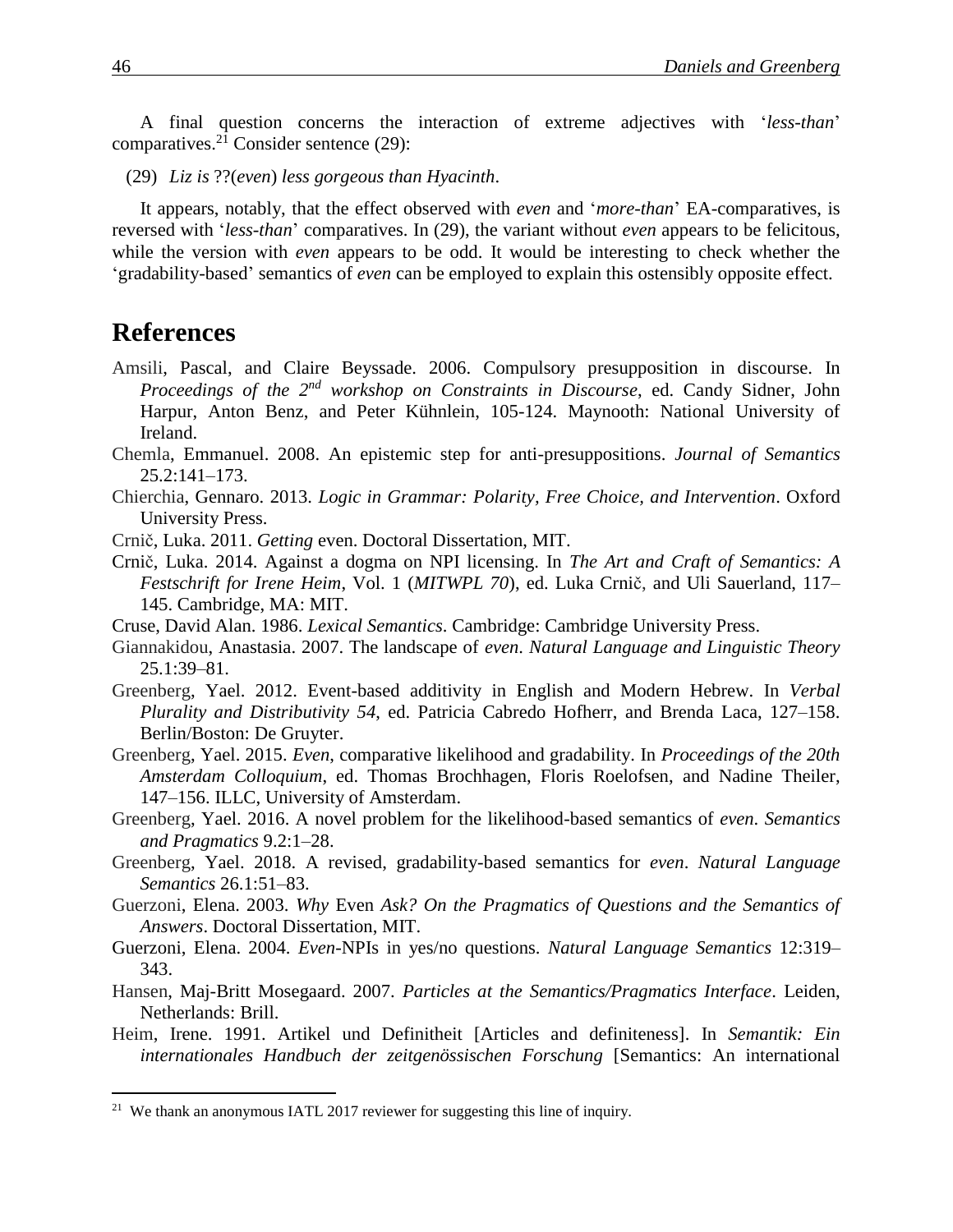handbook of contemporary research], ed. Arnim von Stechow, and Dieter Wunderlich, 487– 535. Berlin: De Gruyter.

- Horn, Laurence. 1969. A presuppositional theory of 'only' and 'even'. In *Proceedings of the 5th Chicago Linguistic Society*, ed. Robert I. Binnick, Alice Davison, Georgia Green, and Jerry L. Morgan, 98-107. Department of Linguistics, University of Chicago.
- Iatridou, Sabine, and Sergei Tatevosov. 2016. Our *even*. *Linguistics and Philosophy* 39.4:295– 331.
- Karttunen, Lauri, and Stanley Peters. 1979. Conventional implicature. In *Syntax and Semantics 11: Presupposition*, ed. David A. Dinneen, and Choon-Kyu Oh, 1–56. New York: Academic Press.
- Kennedy, Christopher. 2004. Comparatives, semantics of. *Concise Encyclopedia of Philosophy of Language and Linguistics*, 68–71. Oxford, UK: Elsevier.
- Kennedy, Christopher, and Louise McNally. 2005. Scale structure, degree modification, and the semantics of gradable predicates. *Language* 81:345–381.
- Krifka, Manfred. 1991. A compositional semantics for multiple focus constructions. In *Semantics and Linguistic Theory* (*SALT*) *1*, ed. Steven Moore, and Adam Zachary Wyner, 127–158. Ithaca, NY: Cornell University.
- Lahiri, Utpal. 1998. Focus and negative polarity in Hindi. *Natural Language Semantics* 6:57– 123.
- Lahiri, Utpal. 2008. The semantics and pragmatics of some scalar expressions in Spanish. *Anuario del seminario de filología Vasca* "*Julio de Urquijo*" 42.2:359–389.
- Morzycki, Marcin. 2012. Adjectival extremeness: Degree modification and contextually restricted scales. *Natural Language and Linguistic Theory* 30.2:567–609.
- Paradis, Carita, 1997. Degree modifiers of adjectives in spoken British English. In *Lund Studies in English 92*, ed. Marianne Thormählen, and Beatrice Warren, 5–192. Lund University Press.
- Paradis, Carita. 2001. Adjectives and boundedness. *Cognitive Linguistics* 12.1:47–65.
- Percus, Orin. 2006. Anti-presuppositions. In *Theoretical and Empirical Studies of Reference and Anaphora: Toward the Establishment of Generative Grammar as an Empirical Science*, ed. Ayumi Ueyama, 52–73. Japan Society for the Promotion of Science.
- Portner, Paul, and Aynat Rubinstein. 2016. Extreme and non-extreme deontic modals. In *Deontic Modals*, ed. Nate Charlow, and Matthew Chrisman, 256–282. New York: Oxford University Press.
- Rett, Jessica. 2008. *Degree Modification in Natural Language*. Doctoral Dissertation, Rutgers University.
- Rooth, Mats. 1985. *Association with Focus*. Doctoral Dissertation, University of Massachusetts Amherst.
- Rooth, Mats. 1992. A theory of focus interpretation. *Natural Language Semantics* 1:75–116.
- Rullmann, Hotze. 1997. *Even*, polarity, and scope. In *Papers in Experimental and Theoretical Linguistics 4*, ed. Martha Gibson, Grace Wiebe, and Gary Libben, 40–64. University of Alberta.
- Rullmann, Hotze. 2007. What does *even* even mean. Handout to a talk given at the University of Calgary.
- Sauerland, Uli. 2008. Implicated presuppositions. In *The Discourse Potential of Underspecified Structures* (*Language, Context, and Cognition 8*), ed. Anita Steube, 581–600. De Gruyter.